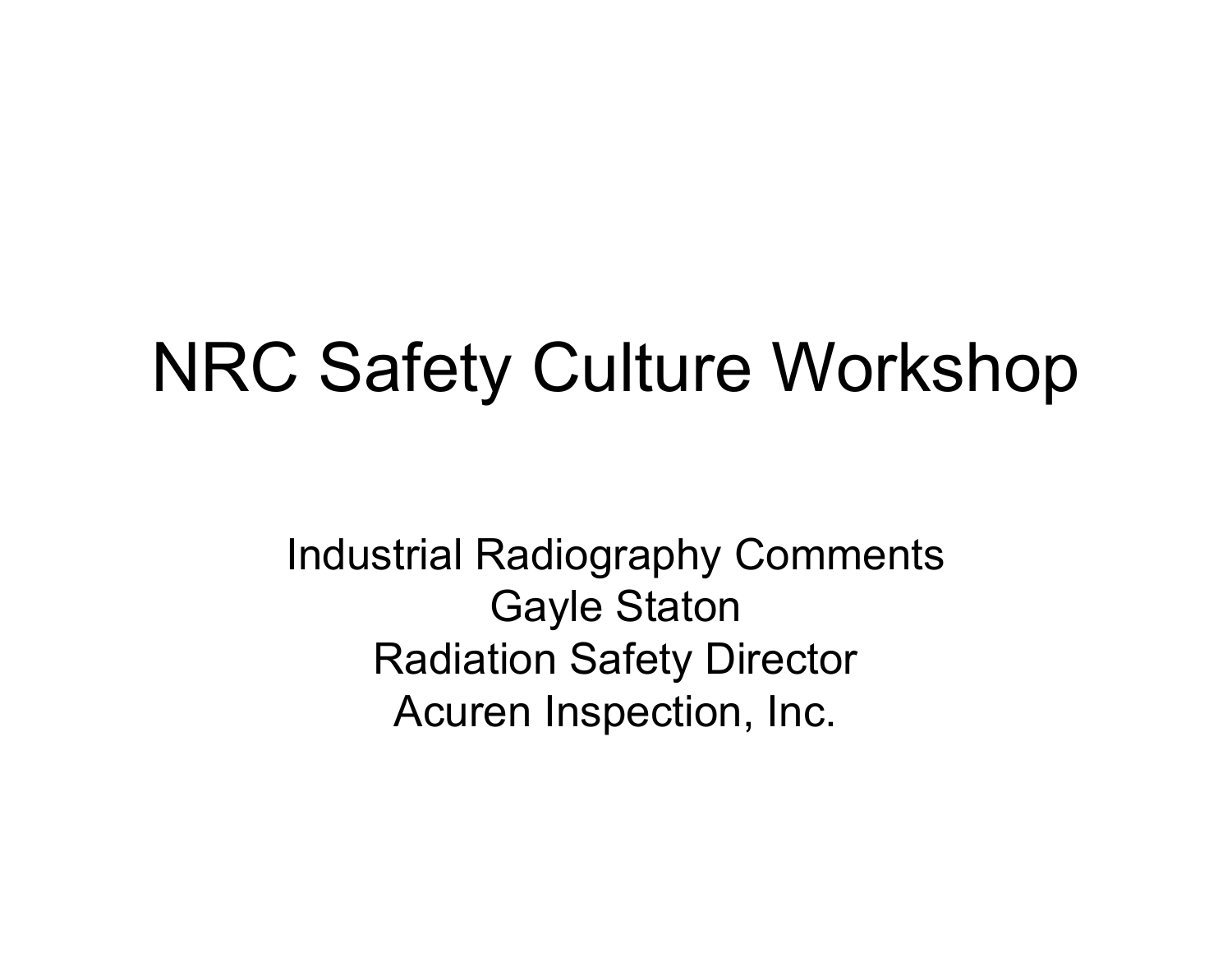### Diverse Industry

Providing Radiography for:

Offshore platforms, petro-chemical and paper mill plants, road & bridge construction, aircraft, automotive, theme parks, new construction, well logging, to name a few.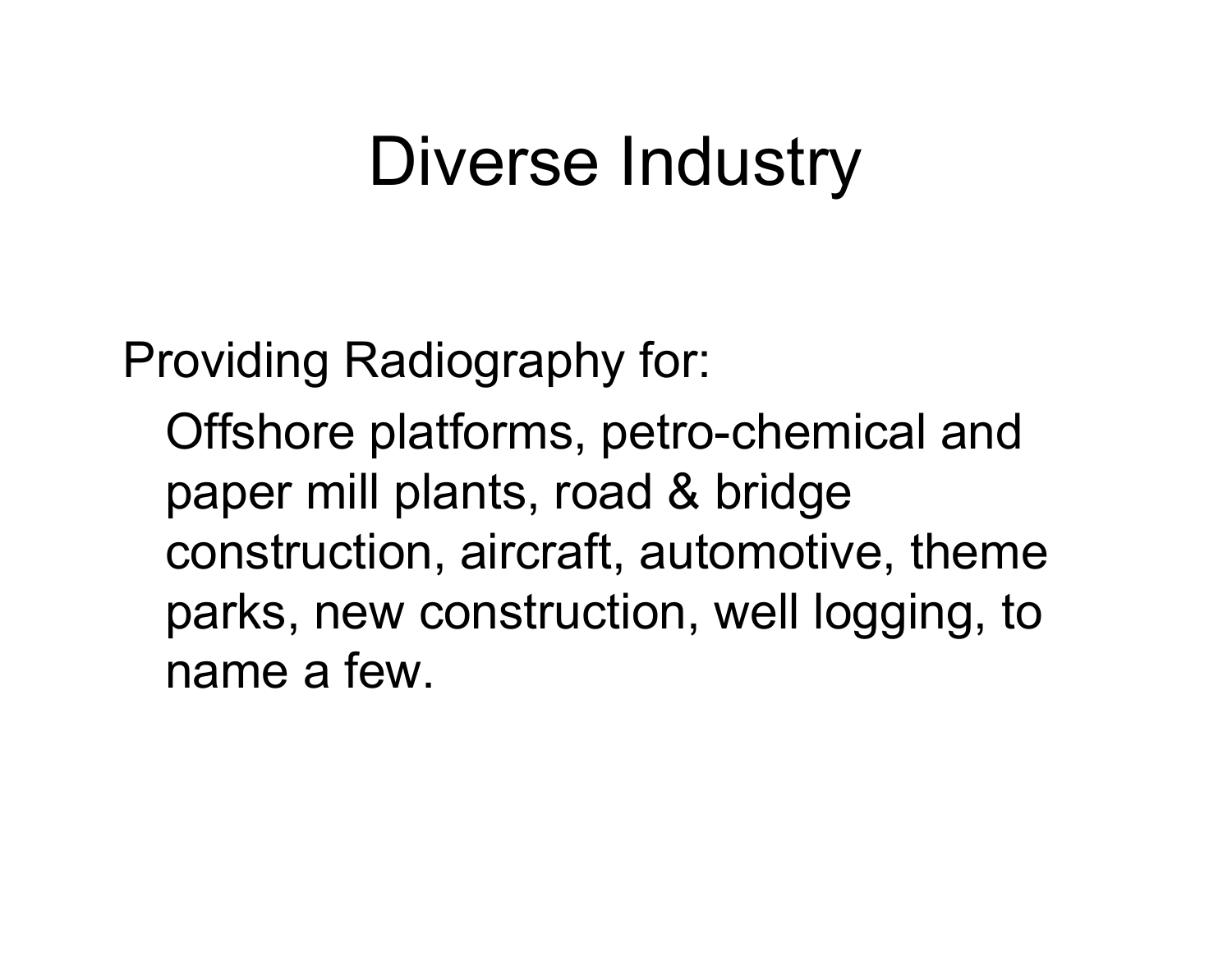# Diversity of Radiography **Companies**

- •Local small companies (2-4 employees)
- • Specialized company's specializing in one type of radiography

– Ex: Pipeline, Petro-Chemical, Underwater

•Large companies (500 + employees) versed in many types of radiography, usually located in many states.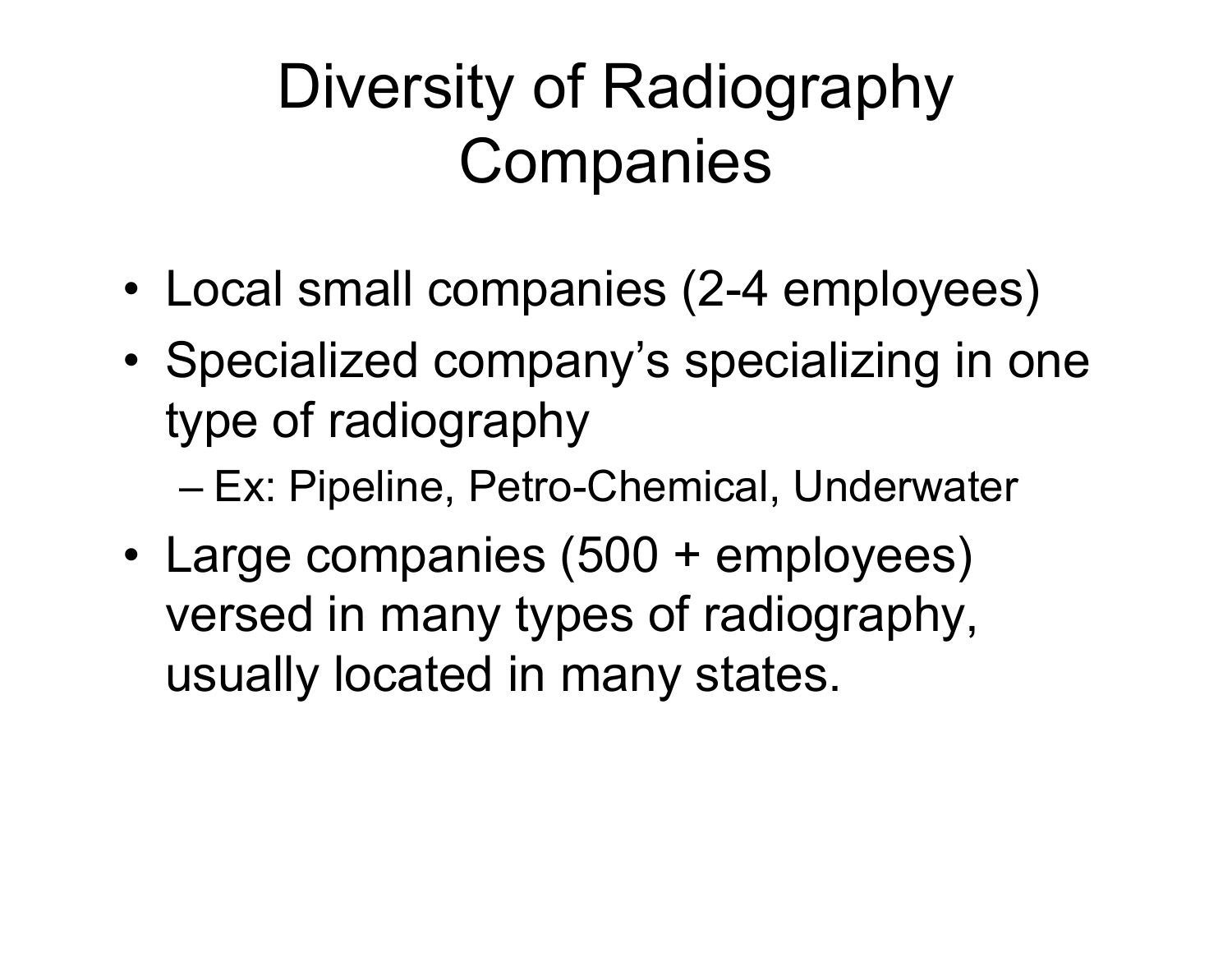### Diversity of Locations

- Remote Areas
- Hard to get to locations
- OSHA controlled locations
- Client controlled locations
- Offshore locations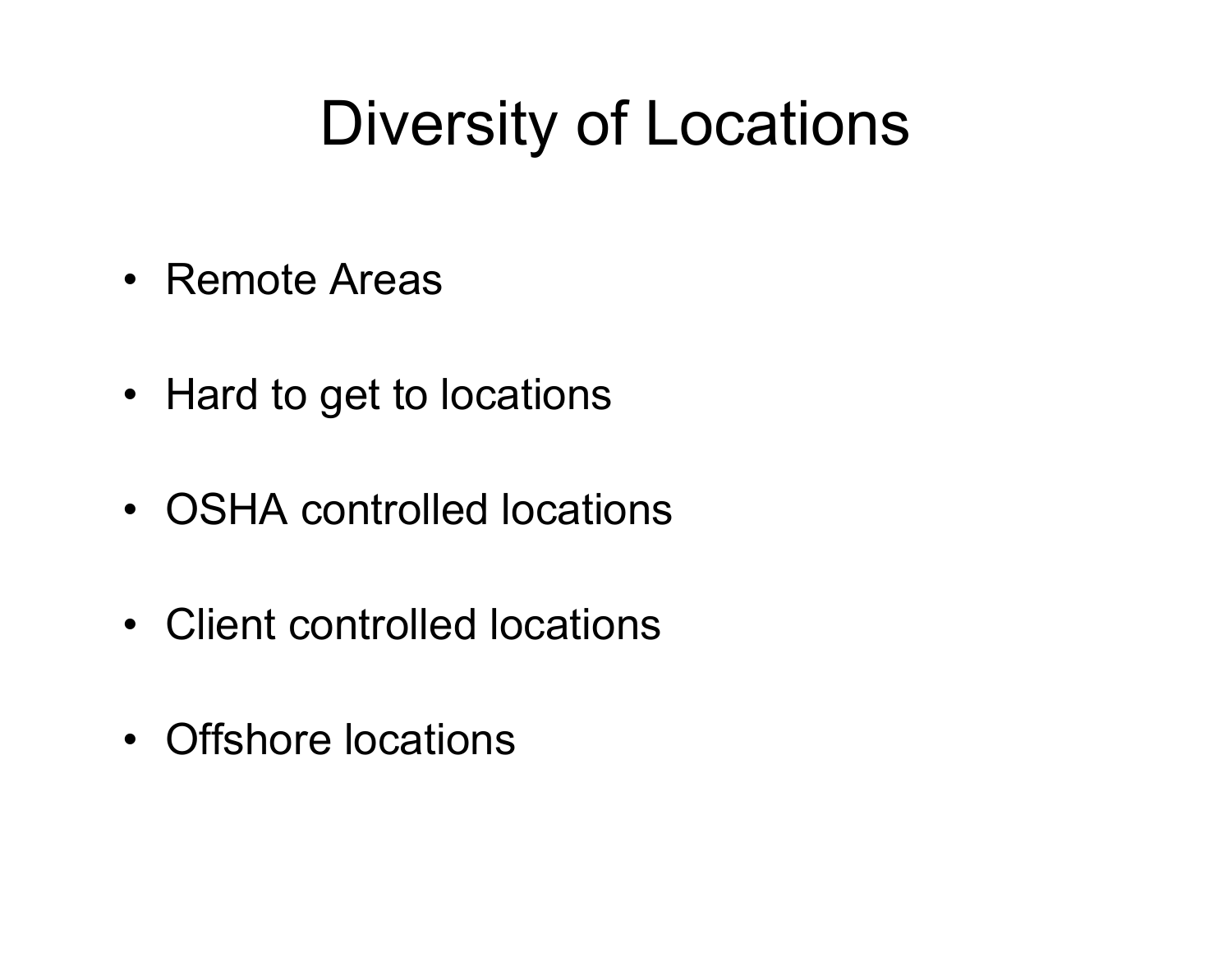# Diversity of Environmental Hazards

- •Chemical Hazards (in plants)
- Fall Hazards
- Explosive Environments
- •Shoring Hazards
- •Confined Space Hazards
- Underwater Hazards
- Lift Hazards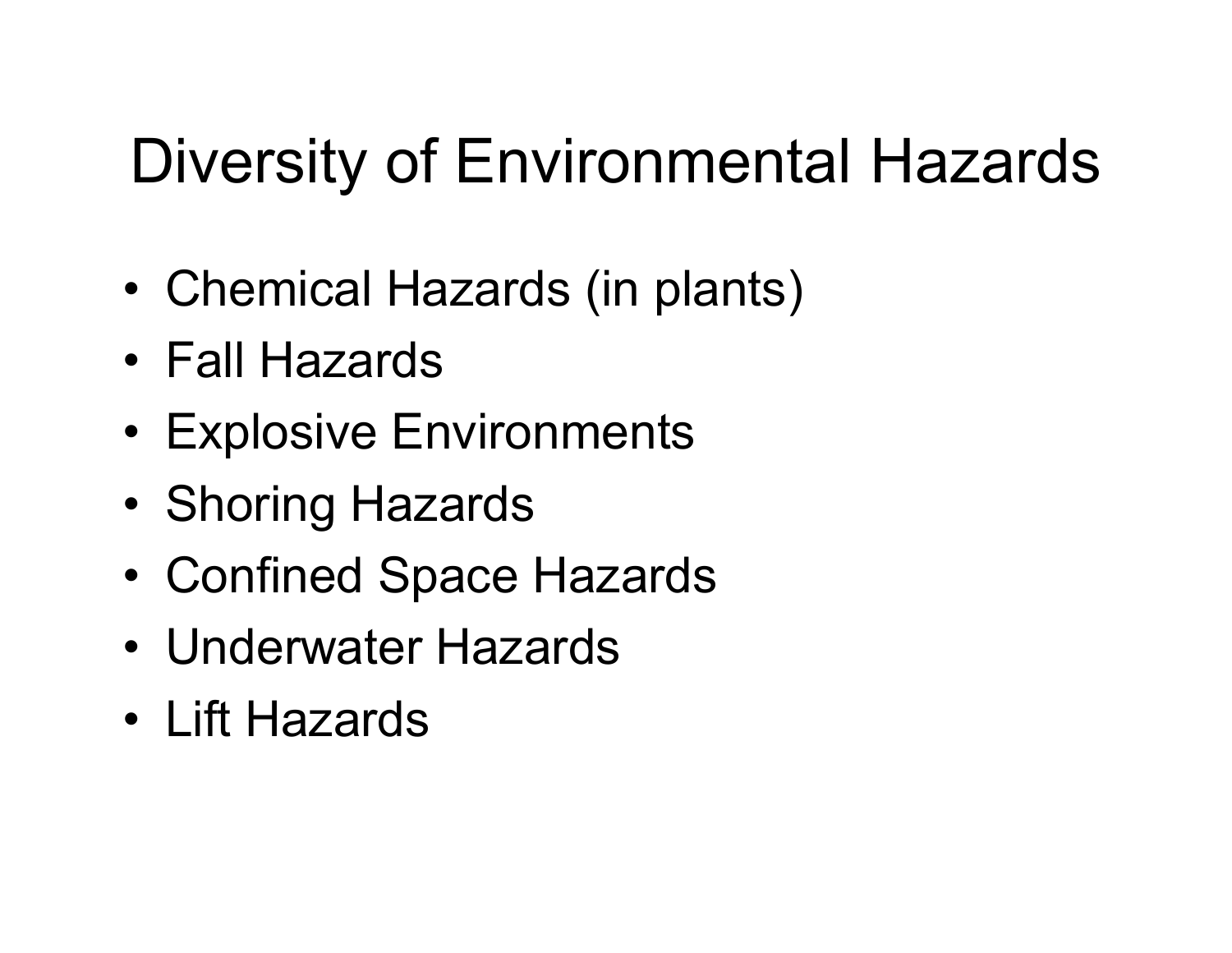# Diversity of Behaviors

There are many different behaviors produced by working environments and the safety culture workers have been exposed throughout their careers.

Veterans versus "newcomers" versus "lone workers"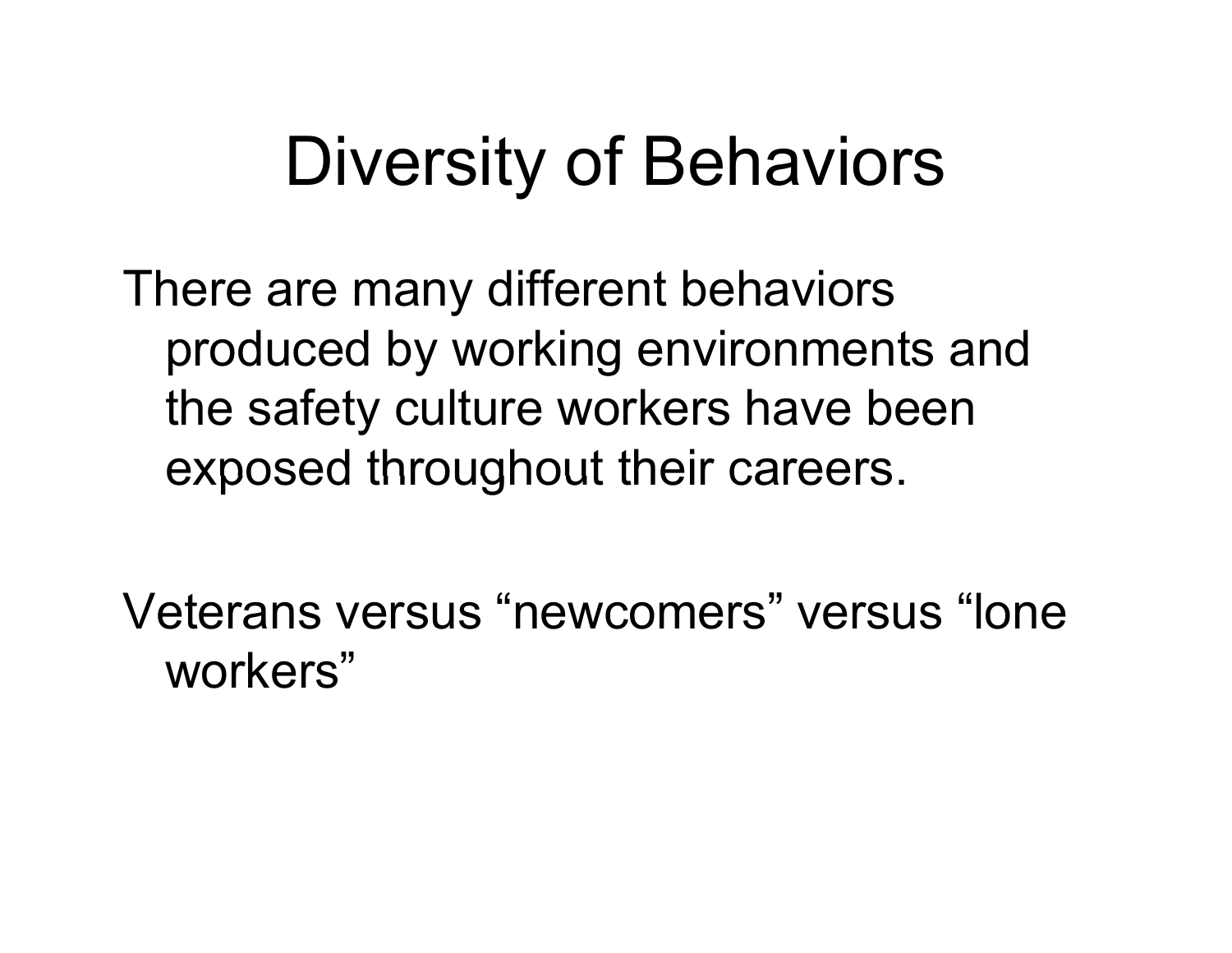# Path Forward

• Definition of positive SC as it pertains to the industrial radiography sector.

• In constantly changing environments

• Differences between Agreement States and NRC.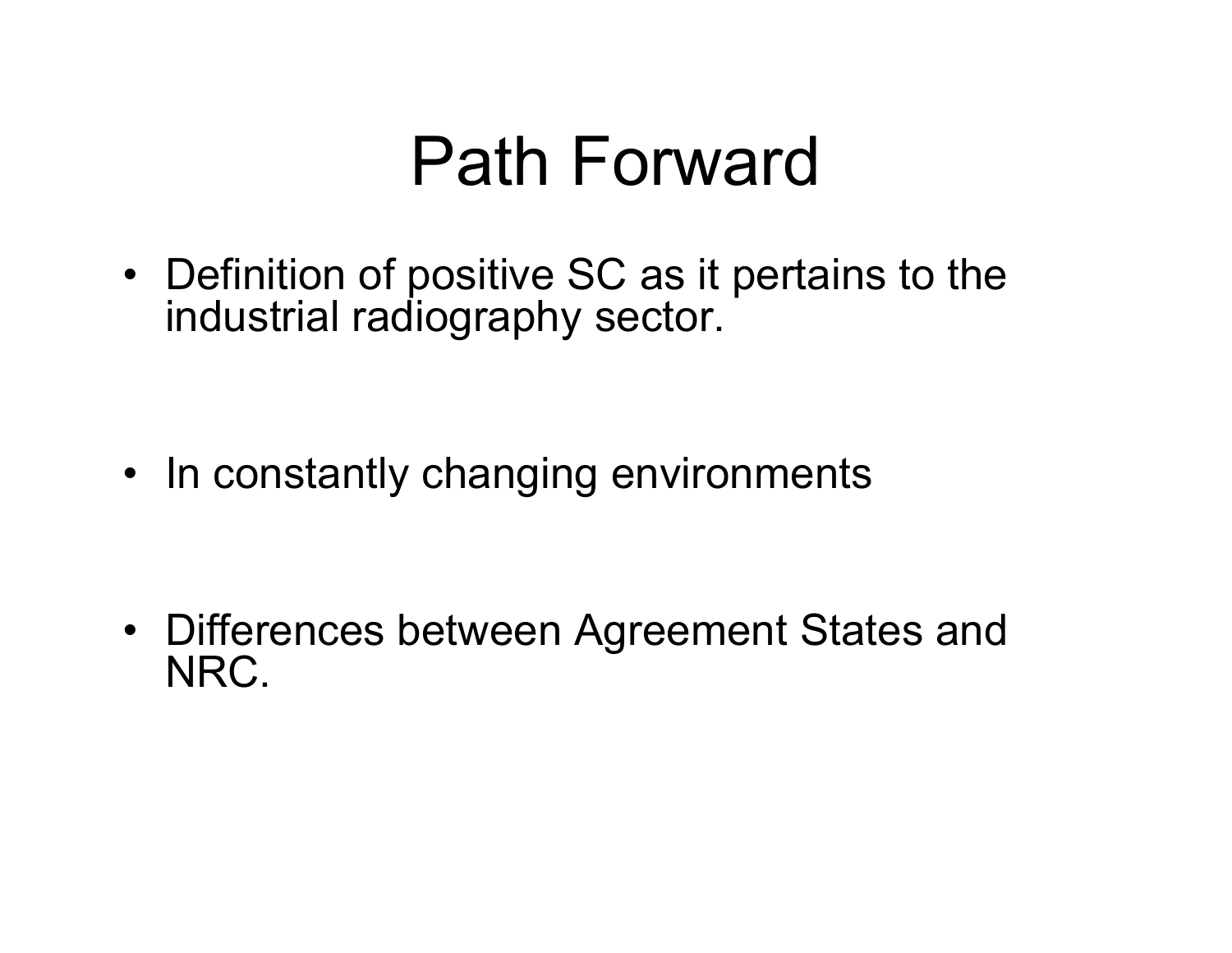### Next Steps

• NRC to define expectations of specific characteristics and behaviors of a positive safety culture in each category (Medical, Industrial, Nuclear).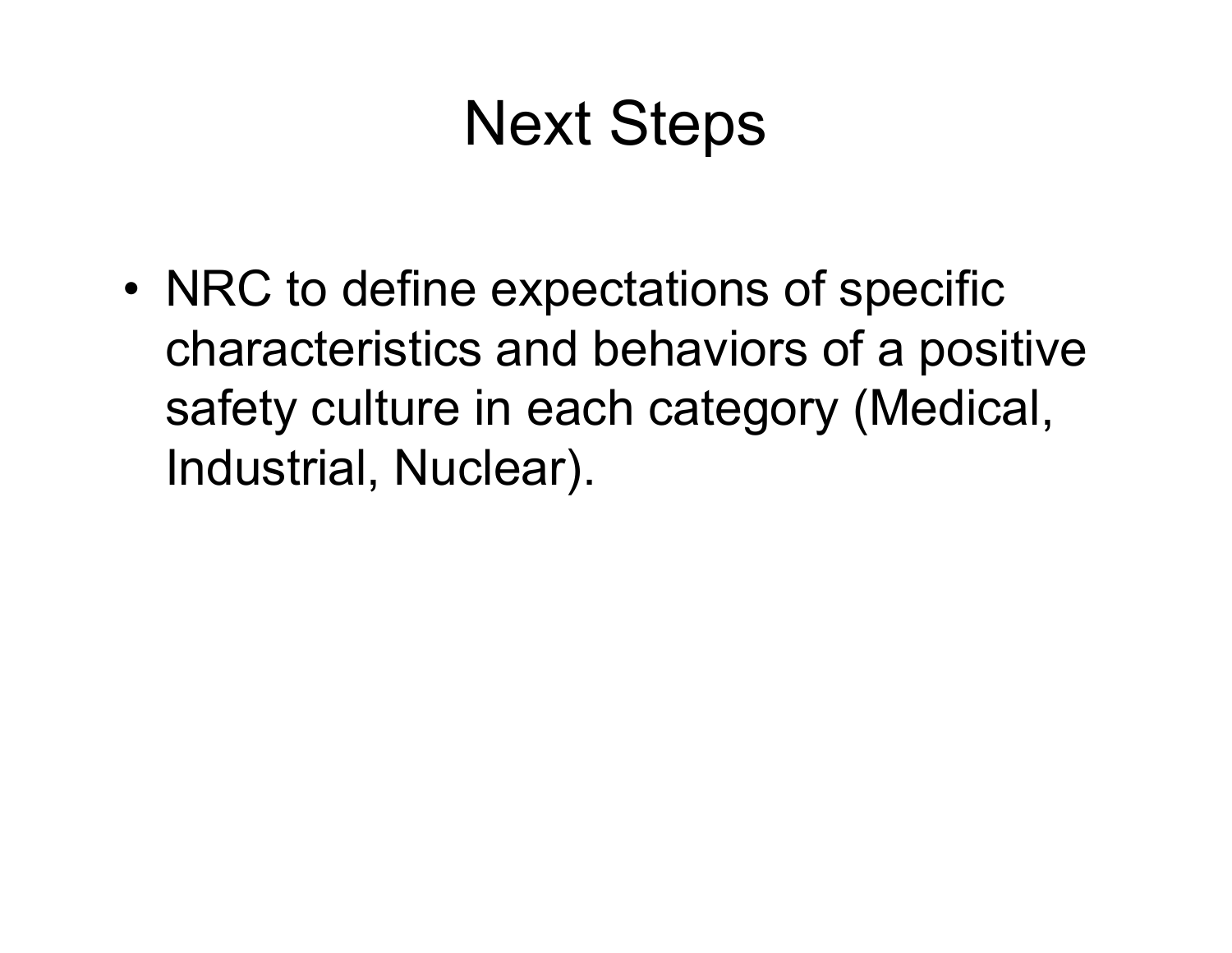#### Resources

- Additional personnel to oversee:
	- Writing Procedures/Safe Work Practices
	- Review current policies
	- Change Forms
	- Training
	- Refresher Training
	- Auditing Safety Culture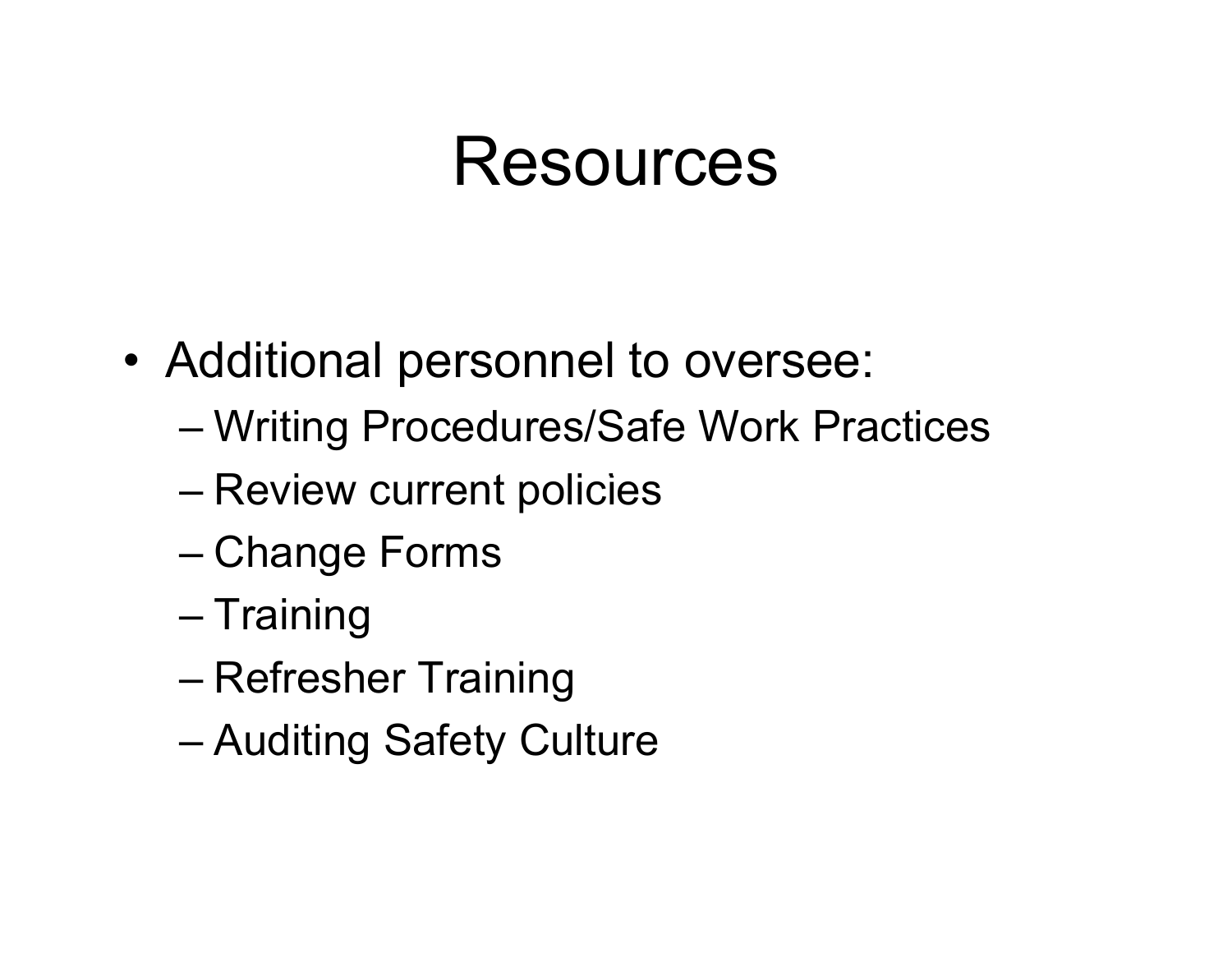### Resources

• Companies will need additional resources to provide safety culture training for:

> -Company owners/managers -RSO's-Workers-Refresher Training